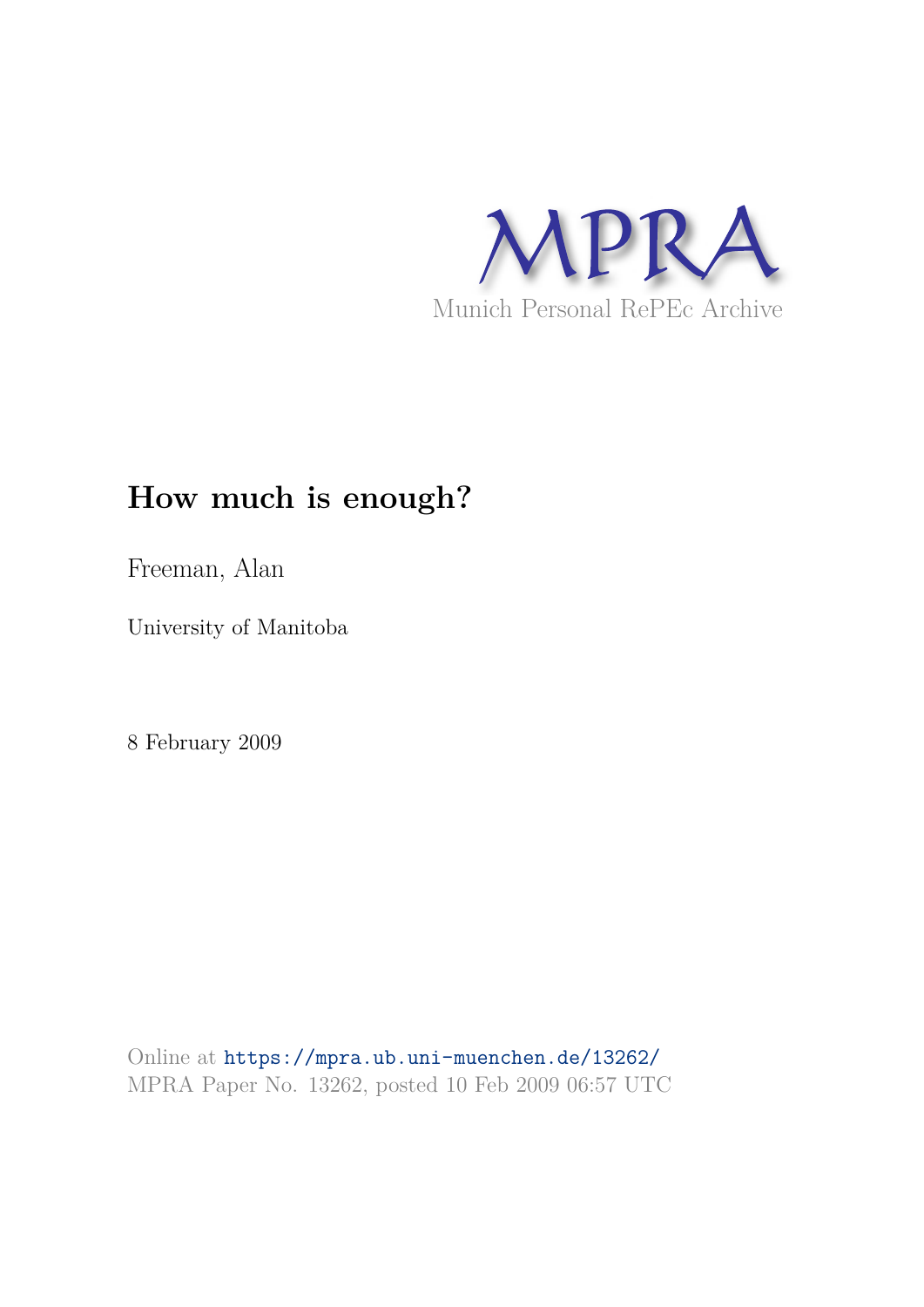## **How much is enough?**

By Alan Freeman, University of Manitoba

#### Abstract

This article assesses the extent and nature of the stimulus that will be required to end the economic crisis that opened in 2008. It compares the present economic situation to that which opened in 1929 and studies the relation between state spending, investment, and employment.

Keywords: Credit Crunch, Investment, Liquidity Preference, Rate of Profit, State, Welfare State, War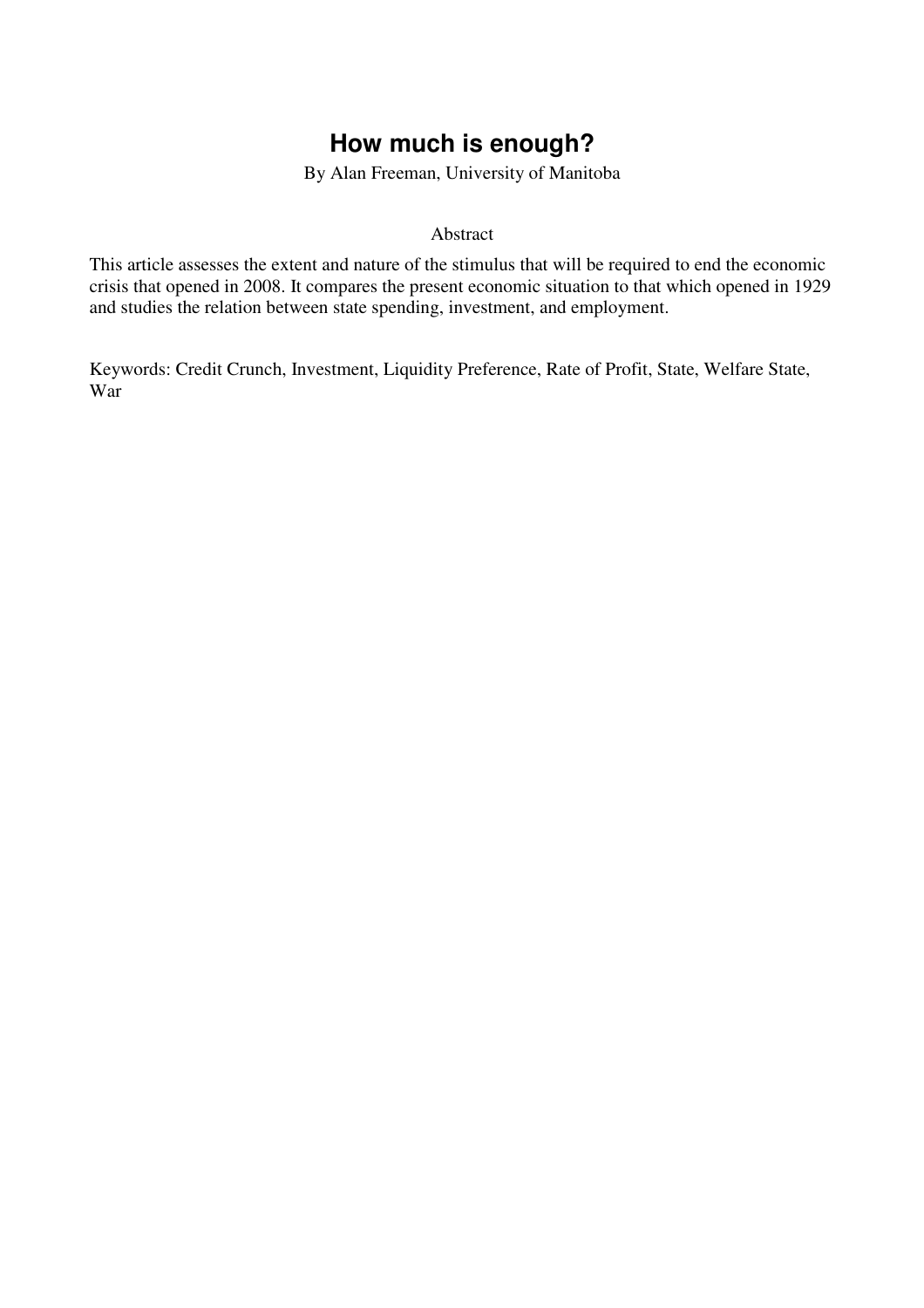## **How much is enough?**

By Alan Freeman, University of Manitoba



Sources: GDP components, Bureau of Economic Analysis Unemployment rate: Bureau of Labour Statistics and John T. Dunlop and Walter Galenson, eds., Labor in the Twentieth Century (New York, Academic Press, 1978), p. 30.

**How much is needed to get us out of the crisis? From the historical evidence, a lot more than we've seen so far.** Obama's stimulus, at five per cent of GDP, outstrips all others in the Western world –which on its own sheds doubt on them. Yet even this may not be enough.

All but the wilfully stupid now know this is no 'ordinary' recession. Downturns like 1974 pale into insignificance beside it. Only two crises in modern history – 1929 and 1893 – compare with it. With few exceptions, economists in Bush's inimitable words 'misunderestimated' this from day one.

It is driven, like those of '29 and'93, by a failure of investment, in turn caused by a system-wide crisis of profitability. When the return on capital sinks to present levels, investors simply retreat from productive investment into ever more irrational speculation.

This occurs rarely, but when it does, the conventional belief that 'the market always works' is worse than useless. One must be guided

not by doctrine but the facts. It is an open secret that Obama has expressed more interest in the 1933 US 'New Deal' than in the views of his closest economic advisors. So let's take a look at it.

### **Who blessed America?**

By 1933, US unemployment reached the unprecedented level of 25%. It's not hard to see why: capital stopped investing. By 1932, private investment of all types had fallen to the all-time low of 2.2 per cent of GDP, from 15.9 per cent only three years earlier.

An *investment* failure goes beyond lack of demand. You can cut taxes and interest rates as far as you like, but unless investors put their money where their large mouths are, the economy goes nowhere fast. The state has to step in directly. In words used by Keynes but conveniently ignored by his recent converts, it must 'socialise investment'. But on what scale? Like Obama – but two years too late – the New Deal hiked state spending by five per cent of GDP, cutting unemployment to 16 per cent until the mini-recession of 1937-38.

Cool – but not a recovery. The 'golden age' boom of 1942-1968 finally saw the back of the depression. It dates not from the New Deal, but the War. Between 1938 and 1944, government spending trebled, approaching half of GDP – compared with a miserable three per cent from private investors. And when the war was over, state investment stayed at double its prewar level despite repeated foolish attempts to cut it back. This was what it took, economically, to 'solve' the crisis.

It's common to speak as if the war was 'economically abnormal'. Well, so is the present situation. So here's an 'uncomfortable truth': before the US economy saw a meaningful recovery, the state took over half its economy, supplanting private investment for three years, and following that, retained both investments and spending which were double their prewar levels.